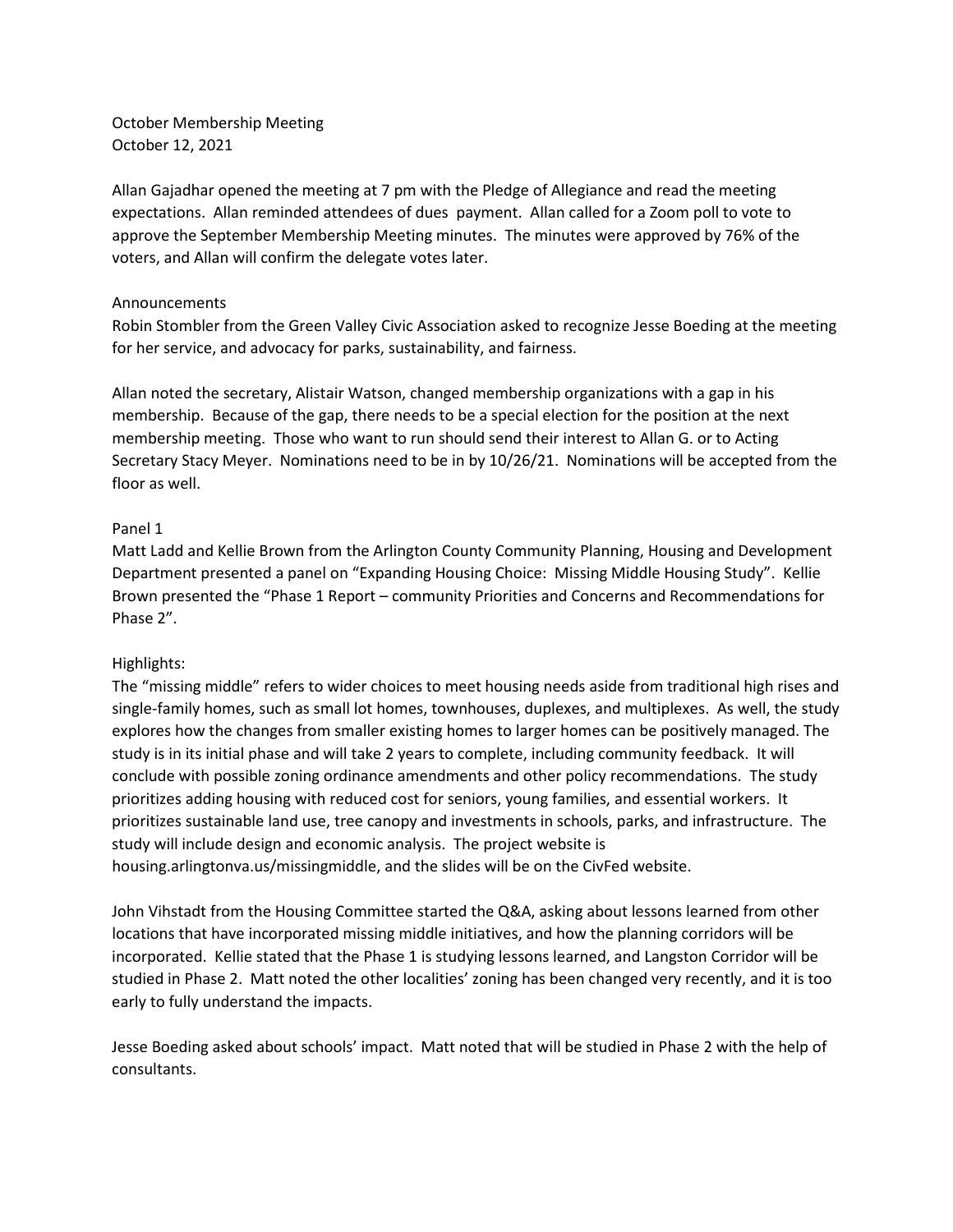Stef Pryor asked about renovation of existing properties. Kellie said that there is some addressed in R.2.7 districts. Richard Zucker said that the Multi-family Reinvestment Study (garden apartments) is ongoing and there should be preliminary recommendations at the beginning of next year.

Richard Epstein asked about the quantity community engagement. Kellie listed the upcoming scheduled engagement events, and outreach at festivals and popup events. She also stated there are 11,000 people on their listserv.

Jane Green asked if there is a risk of building housing faster than jobs. Richard replied that is primarily a market question.

Mona Steffen asked about traffic and parking. Matt confirmed that will be studied.

A question was asked about the small lot sizes. Matt said that the smallest lot size in Arlington is 5000 SF, and smaller lot sizes will be studied. John followed up by asking if this will reduce the supply of single-family houses, therefore increasing their price? Matt stated that small homes are being torn down in favor of larger houses, so the small home supply are already being reduced.

Adam Theo asked how much by-right development will be included in the study? Matt stated that would be something to be considered in Phase 2 and noted that the existing process is onerous.

Nicole Merlene asked about rental vs. buying (owner occupied). Kellie replied that the new housing types could be either, and that topic will be studied later. John Vihstadt noted that AHome program for low-income funding has been starved for funding.

Ben Keeney asked about how many people can occupy a unit. Kellie stated that sort of evaluation has not been done.

A question was asked about the names of the consultants. Matt stated those names will be on the project website.

Jane Green noted that 3-bedroom homes are scarce. Matt replied that was brought up in the Phase 1 engagement.

Mary Glass asked about the difference between small lot focus and cluster development. Instead of giant houses, a cluster of small houses could be better. Matt replied that cottage clusters need larger lots than are generally available in Arlington in the infill context.

Judith Davis asked what is done with the input the community has provided? Kellie referred to the Phase 1 process and report summary of engagement. She said there is also a more detailed report on the website.

A question was asked – is there a null option? Kellie said that Phase 2 will evaluate impacts and benefits of changes against the status quo. However, the study goal is to increase housing supply. John followed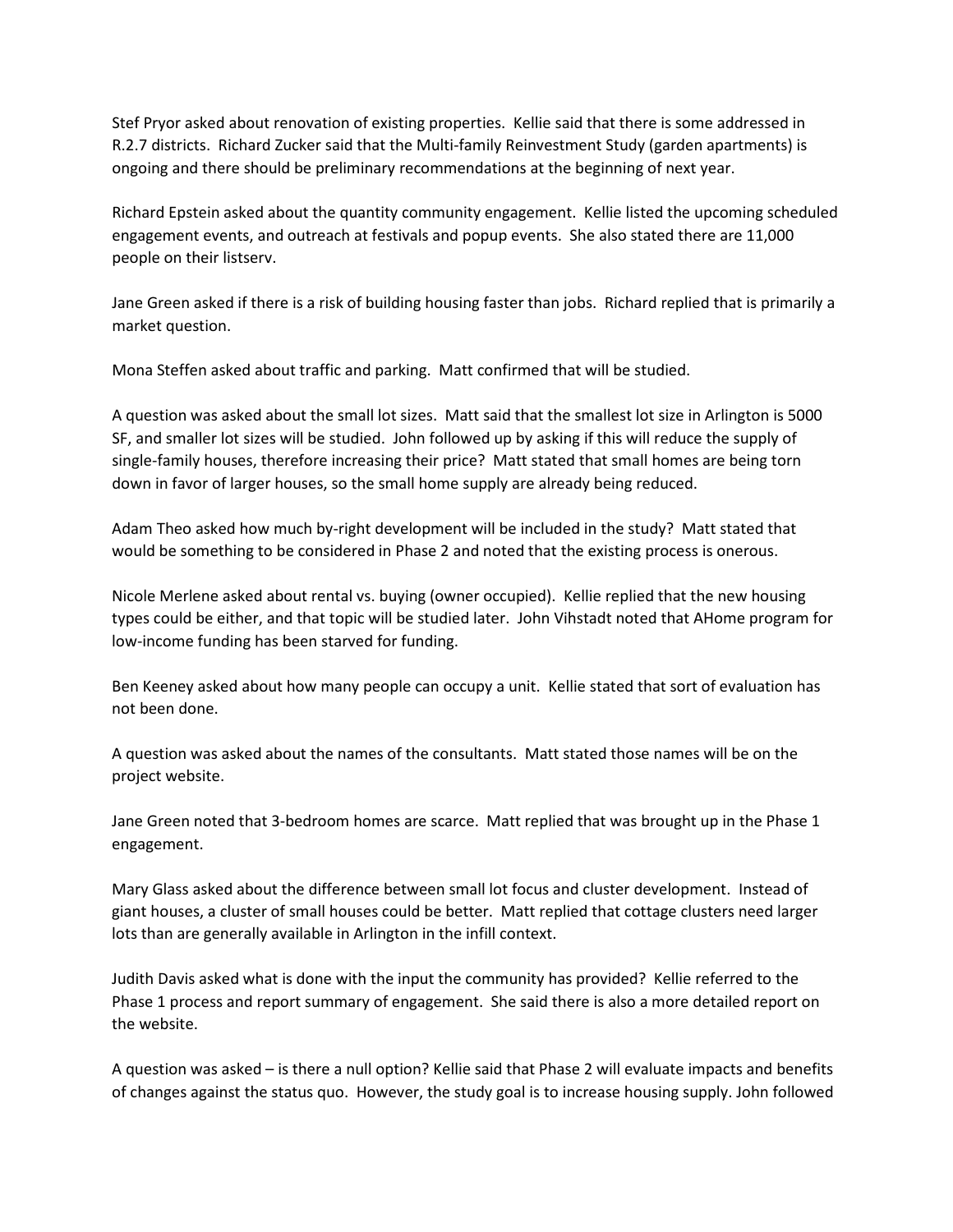up that there is a cost-benefit analyst for the county. Will the missing middle be something they look at? Matt answered that it is not always only a matter of cost benefit, but that some policies are viewed as investments for future needs.

Bill Braswell observed that there is resistance to missing middle along Langston Blvd and asked if it is possible to do a test case / trial area / test zone? Richard said more study is needed prior to a pilot. Kellie said 3-D models will be developed to show what these housing types will look like to help the community understand the proposal.

Suzanne Sundberg asked about aging in place. She stated there is financial pressure on people with fixed incomes when tax assessments go up. Kellie mentioned that will be part of the Phase 2 study and added that missing middle could provide more choice including accessibility options. Suzanne stated that duplexes are currently selling for \$1.2M which is not affordable. Richard said that is not an example of what is being proposed in the future which will include affordability.

Bill Walsh asked about the Dillon Rule impact on the study, and what state legislation will be required. Matt said that there used to locations where townhouses were allowed, and those could revert. Matt said that there may be some items that are outside of the zoning ordinance and which may have limitations. Bill followed up by asking who makes the decision where these new housing types go? Matt said that recommendations from the report will guide locations.

Michael Raisin asked about the options for affordable housing. Kellie said that is not the goal of the study but may be a future option.

Mary Glass asked: are we working for the developers? Matt replied that we are looking for options other than the existing – that could also be built. Kellie stated there is a desire for more housing choice in Arlington in the community.

John thanked the panel and will follow up on a few questions there was not time to include.

# Panel 2

Nicole presented the panel on the Clarendon Safety and Innovation Zone. Chief David Povlitz from the Arlington County Fire Department could not attend due a Metrorail issue. Dr. Aaron Miller, Director of Public Safety, Communications and Emergency Management presented the program.

# Highlights:

Public safety IT is governed as an IT project by various IT organizations. The Safety and Innovation Zone is a demonstration zone to test technology and innovation in the county's responses. It includes crowd safety, public health, and public safety.

The zone is a 12-month pilot in Clarendon, in which the traditional light fixtures are changed out with data units / sensors / and lights. The project uses "project privacy principles" and there is a privacy oversight panel. System configuration is underway.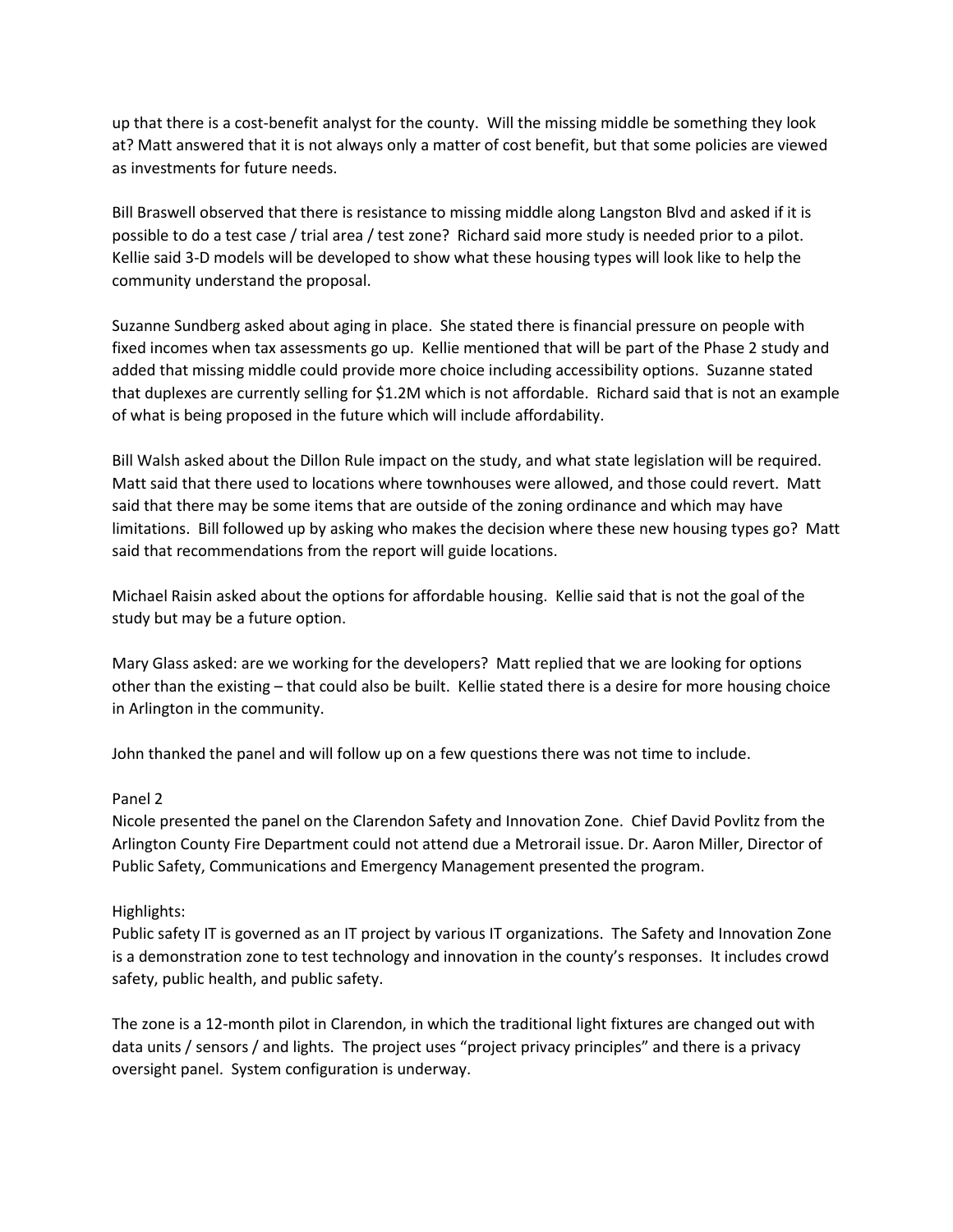The zone / project will incorporate "smart city applications" including counting people, weather, objects, etc. The intent is to understand how to incorporate the new technologies, and test privacy principles. There are environmental, optical (not a camera) and audio sensors. Data is handled at the edge and is not saved. Only metadata is transmitted through an encrypted network to Arlington County servers and to the dashboard. There is a secure gateway that is monitored.

The dashboard shows a heatmap of pedestrian traffic. Humidity, CO, and noise are monitored for public health studies / trend analysis.

A link to the CivFed presentation will be on the webpage. The project webpage is: <https://projects.arlingtonva.us/projects/safety-and-innovation-zone-demonstration-project/>

Stef Pryor and Donald Gurney led the Q&A on behalf of the Legislative and Public Services Committees.

Don asked about how civil rights concerns reviewed and addressed such as algorithm bias, integration with other data, and the potential for this to involve into a persistent surveillance system. Aaron reiterated there is no identifiable characteristic of individuals included. Facial recognition is prohibited by Virginia. There is nothing to connect to, and there is no intention to use this system for persistent surveillance.

Stef asked if the program actually being tested by an independent auditing firm. Aaron responded that there are limits to what can be disseminated to the public. Aaron noted that the Department of Technologic Services is participating in the Center for Internet Security MISAC - Multistate Information Security Analysis Center program. That program includes network penetration testing and other security monitoring and assessment. Aaron also noted he sits on Department of Homeland Security's Cybersecurity and Infrastructure Coordinating Council with includes state, local and tribal governments. Stef asked again, specifically about a third-party auditor. Aaron stated that George Mason will be reviewing the data but would have to get back to Stef about an auditor.

Don asked about the implementation of the privacy principles and for examples of how that is working. Don referred to the project website for examples. Don mentioned that having the data being anonymous was one of the principles that has been put into action as noted in the presentation. Holly Hartell followed up by saying the privacy principles were developed prior to the project based on best practices, and that this is the first opportunity to test the principles. There is a privacy impact assessment that is ongoing. There will also be a risk mitigation report as part of that assessment.

Stef asked about the vendors benefit from participating in the project – could Comcast make changes to the project? Don stated the hardware is a unit that was installed by Arlington County. The light pole is also owned by Arlington County. No changes to the hardware are anticipated. The network traffic passes through the Arlington County system, so Comcast cannot impact the encryption. The optical sensors are not capable of images other than the ones indicated in the presentation.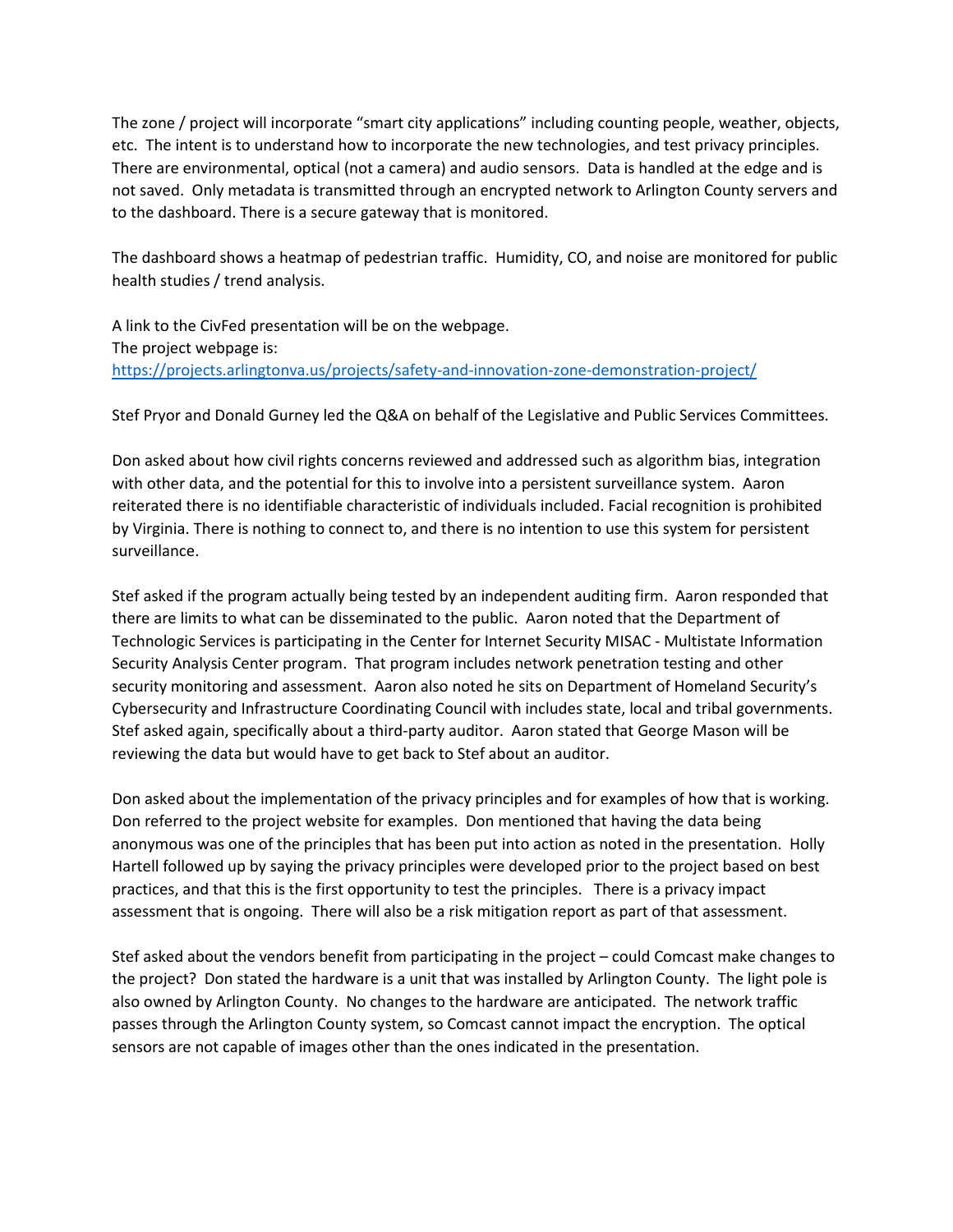Nicole summarized questions from the chat. The first question was why is this project being done? Aaron said that the environment and technology is rapidly changing and in response governments are using a "buy, try and decide" approach prior to issuing an RFP for services. Fredericksburg and Blacksburg, Virginia are doing similar pilot projects. He said that the temperature sensors have been deemed to be not worthwhile, but sensors to improve pedestrian safety are worthwhile. The data such as pedestrian traffic flows could become public in a safe way.

Nicole asked about sound data collection: is it decibels or can conversations be heard? Can this be used to measure noise complaints? The current system doesn't seem to work. Aaron confirmed there are only decibel readings. This system will provide verifiable data for noise complaints.

Nicole asked if the dashboard or the system could be hacked / changed in the future. Aaron stated that there is not the opportunity to change by design of the units. There is also active monitoring and other network security layers to increase security.

Bill Walls asked about the ROI from the project and the benefit to the community. Aaron stated he believes the biggest ROI will be in pedestrian safety. Small business owners will be able to use the data. Finally, the tested privacy policy framework is a critical component of the project. All data will be publicly accessible.

Allan Gajadhar asked 1) what privacy assurances do you offer in regard to an expanded program? 2) is the PIA tied to the NIST framework? 3) how will you distribute the data, what is publicly available? Aaron said the data will all be publicly accessible. The project is based on the NIST framework and other best practices. The privacy framework is vetted – changing the use, sensor, or any other aspect of the project must go back through the privacy assessment, the change and reassessment of the impact of the change on the whole.

Adam Theo asked if this could result in a smaller police force? Also, what budget does this project come out of? Aaron said the police will not make operational decisions based on this project. If they did decide to do that, the change in use of the project would be reviewed. Public Safety projects come through capital expenditures.

Nicole asked about other examples. Aaron said there is not a good model out there for Arlington. Arlington has a specific use case and needs from other localities.

Nicole and Allan G thanked Aaron for the presentation. Aaron said he responds to emails.

No old business. New business:

Todd Truitt, a delegate from Waverly Hills Civic Association, asked about a membership application for Arlington Parents for Education. Is this being approved? Allan G mentioned it will be discussed on Sunday. Allan will reach out for additional information if required.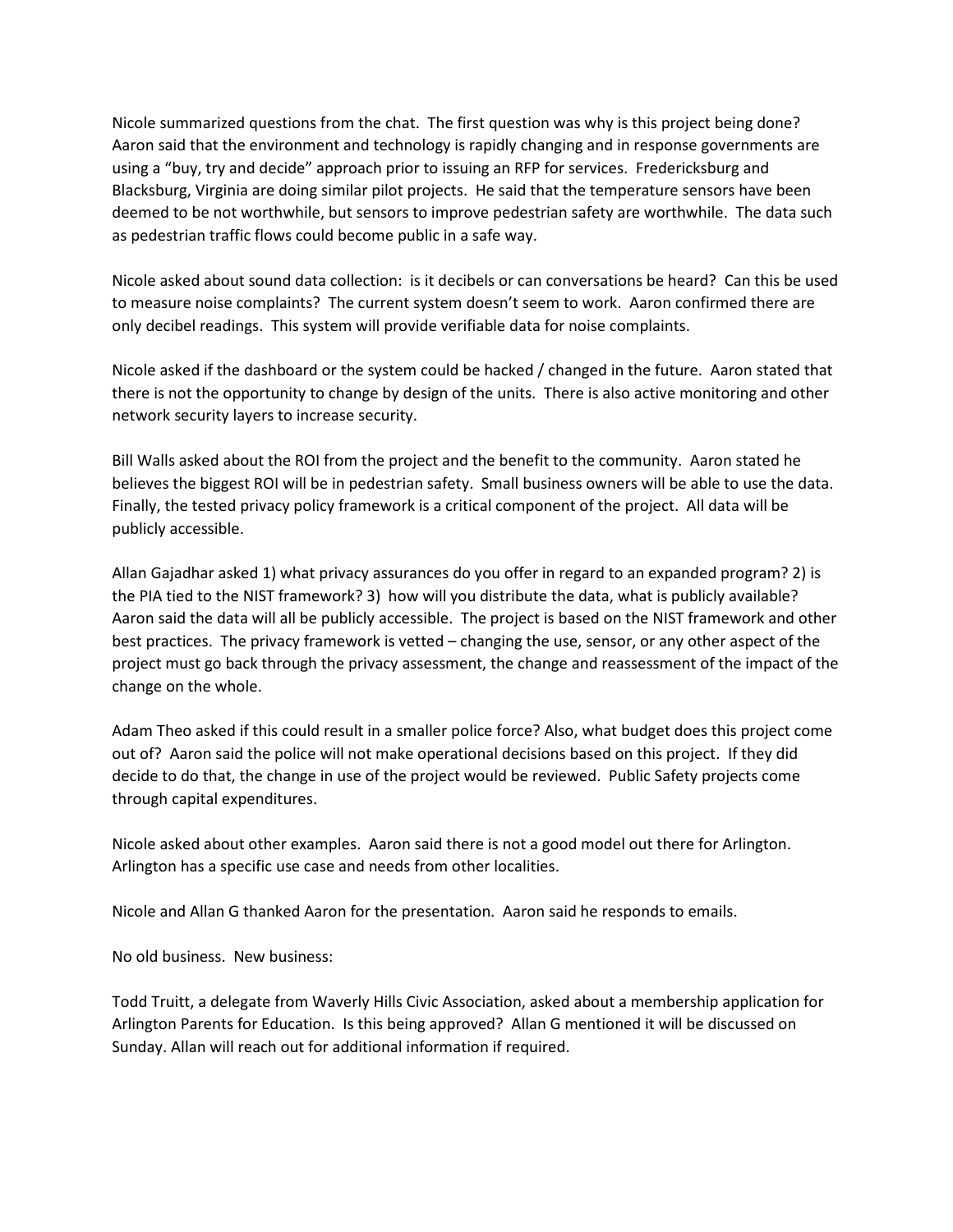Stef Pryor made an announcement for volunteers for committees. Allan reiterated the request. Allan announced the upcoming Board meeting. There was a vote to end the meeting with no opposition. Allan adjourned the meeting at 9 pm.